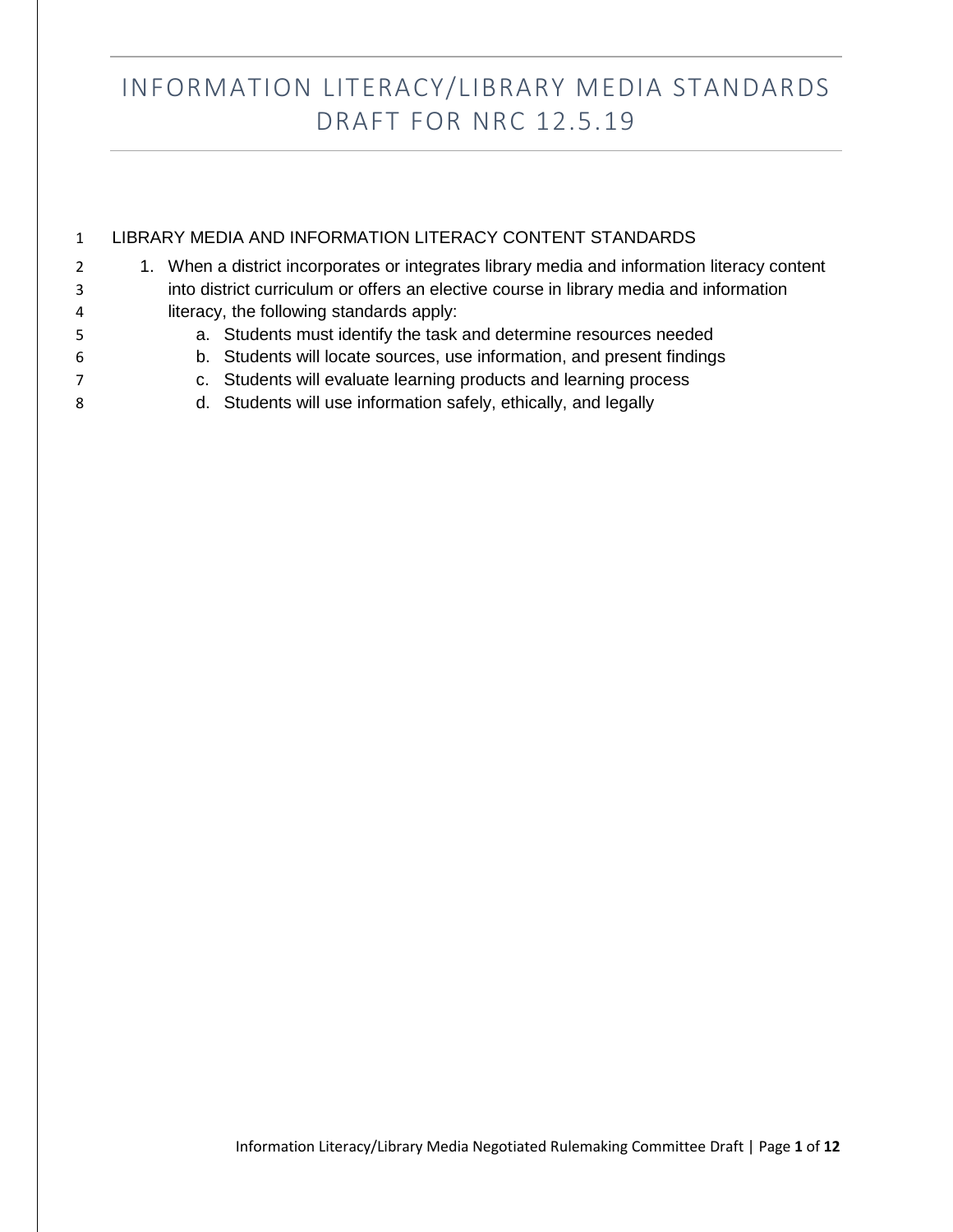| 1  |    | THE LIBRARY MEDIA AND INFORMATION LITERACY STANDARDS FOR KINDERGARTEN                         |
|----|----|-----------------------------------------------------------------------------------------------|
| 2  |    | 1. Identify the task and determine resources content standards for kindergarten are that      |
| 3  |    | each student will:                                                                            |
| 4  |    | a. retell the problem or task                                                                 |
| 5  |    | b. explore possible resources from a limited selection                                        |
| 6  |    | 2. Locate sources, use information, and present findings content standards for kindergarten   |
| 7  |    | are that each student will:                                                                   |
| 8  |    | a. recognize the library personnel as a resource                                              |
| 9  |    | b. locate fiction and nonfiction resources                                                    |
| 10 |    | c. identify parts of a book                                                                   |
| 11 |    | d. view and listen for information                                                            |
| 12 |    | e. identify relevant information                                                              |
| 13 | f. | sequence information                                                                          |
| 14 |    | g. present original work                                                                      |
| 15 |    | 3. Evaluate learning products and learning process content standards for kindergarten are     |
| 16 |    | that each student will:                                                                       |
| 17 |    | a. compare products to criteria                                                               |
| 18 |    | b. explore ideas for improvement of the product                                               |
| 19 |    | c. retell the steps that were used                                                            |
| 20 |    | d. discuss how well the process worked                                                        |
| 21 |    | 4. Use information safely, ethically, and legally content standards for kindergarten are that |
| 22 |    | each student will:                                                                            |
| 23 |    | a. explain internet safety and appropriate online behavior                                    |
| 24 |    | b. connect ideas and information with their owners or source                                  |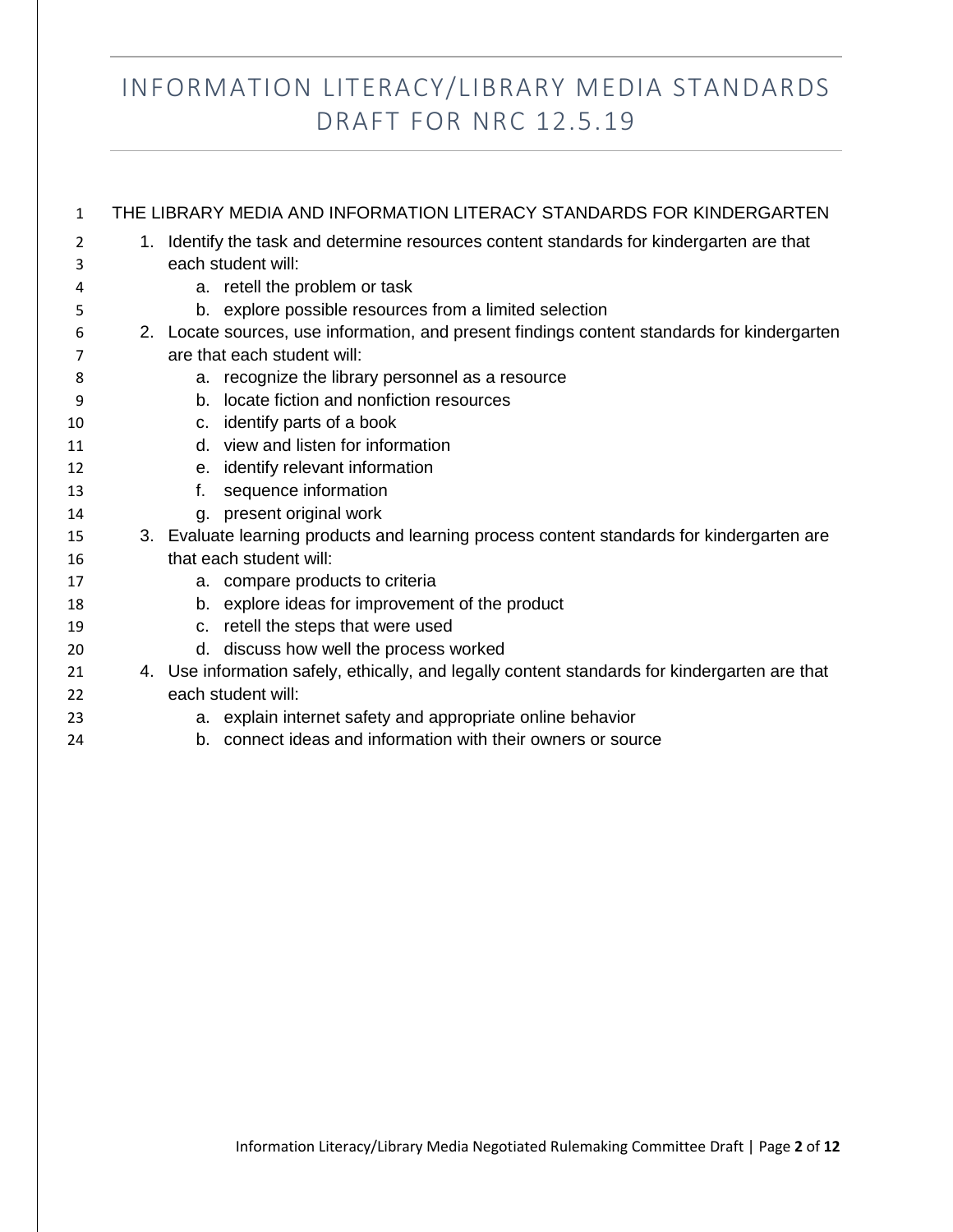| $\mathbf{1}$<br>2 | THE LIBRARY MEDIA AND INFORMATION LITERACY STANDARD CONTENT STANDARDS<br><b>FOR FIRST GRADE</b> |
|-------------------|-------------------------------------------------------------------------------------------------|
| 3                 | 1. Identify the task and determine resources content standards for first grade are that each    |
| 4                 | student will:                                                                                   |
| 5                 | a. retell problem or task and topic                                                             |
| 6                 | b. identify the steps needed to solve the problem or task                                       |
| 7                 | c. discuss possible resources                                                                   |
| 8                 | d. choose resources from a limited selection                                                    |
| 9                 | 2. Locate sources, use information, and present findings content standards for first grade      |
| 10                | are that each student will:                                                                     |
| 11                | a. locate major sections in the library                                                         |
| 12                | b. locate library resources using call numbers                                                  |
| 13                | c. explore fiction and nonfiction resources including those by and about Montana                |
| 14                | Indians                                                                                         |
| 15                | d. identify relevant information                                                                |
| 16                | e. identify and credit sources                                                                  |
| 17                | sequence and sort information<br>f.                                                             |
| 18                | g. present original work                                                                        |
| 19                | 3. Evaluate the product and learning process content standards for first grade are that each    |
| 20                | student will:                                                                                   |
| 21                | a. compare products to criteria                                                                 |
| 22                | b. identify an idea for improvement of the product                                              |
| 23                | c. retell the steps that were used                                                              |
| 24                | d. discuss how well the process worked                                                          |
| 25                | 4. Use information safely, ethically, and legally content standards for first grade are that    |
| 26                | each student will:                                                                              |
| 27                | a. explain internet safety and appropriate online behavior                                      |
| 28                | b. connect ideas and information with their owners or source                                    |
| 29                |                                                                                                 |
|                   |                                                                                                 |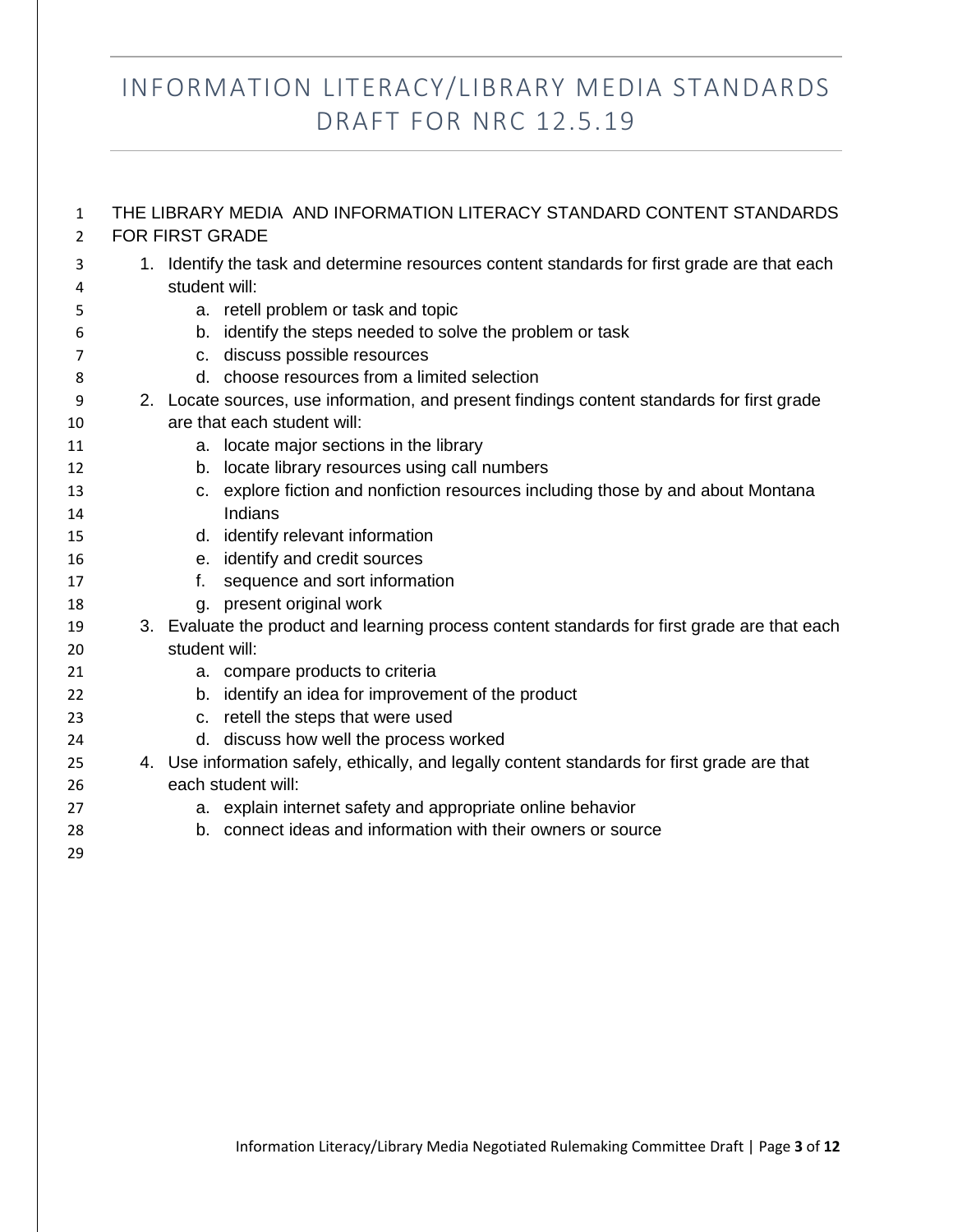| 1              | THE LIBRARY MEDIA AND INFORMATION LITERACY CONTENT STANDARDS FOR |                     |                                                                                                                            |  |
|----------------|------------------------------------------------------------------|---------------------|----------------------------------------------------------------------------------------------------------------------------|--|
| $\overline{2}$ |                                                                  | <b>SECOND GRADE</b> |                                                                                                                            |  |
| 3<br>4         |                                                                  |                     | 1. Identify the task and determine resources content standards for second grade are that<br>each student will              |  |
| 5              |                                                                  |                     | a. identify a topic                                                                                                        |  |
| 6              |                                                                  |                     | b. describe the problem or task                                                                                            |  |
| 7              |                                                                  |                     | c. follow the steps needed to solve the problem or task                                                                    |  |
| 8              |                                                                  |                     | d. discuss possible resources                                                                                              |  |
| 9              |                                                                  |                     | e. choose resources from a limited selection                                                                               |  |
| 10<br>11       |                                                                  |                     | 2. Locate sources, use information, and present findings content standards for second<br>grade are that each student will: |  |
| 12             |                                                                  |                     | a. locate major sections in the library                                                                                    |  |
| 13             |                                                                  |                     | b. locate resources using a library catalog or databases                                                                   |  |
| 14             |                                                                  |                     | c. compare fiction and nonfiction resources including those by and about Montana                                           |  |
| 15             |                                                                  |                     | Indians                                                                                                                    |  |
| 16             |                                                                  |                     | d. identify relevant information                                                                                           |  |
| 17             |                                                                  |                     | e. summarize information                                                                                                   |  |
| 18             |                                                                  | $f_{\star}$         | identify and credit sources                                                                                                |  |
| 19             |                                                                  |                     | g. sequence and sort information                                                                                           |  |
| 20             |                                                                  |                     | h. present original work                                                                                                   |  |
| 21             |                                                                  |                     | 3. Evaluate the product and learning process content standards for third grade are that                                    |  |
| 22             |                                                                  |                     | each student will:                                                                                                         |  |
| 23             |                                                                  |                     | a. compare product to criteria                                                                                             |  |
| 24             |                                                                  |                     | b. generate ideas for improvement of the product                                                                           |  |
| 25             |                                                                  |                     | c. retell the steps that were used                                                                                         |  |
| 26             |                                                                  |                     | d. describe how well the process worked                                                                                    |  |
| 27             |                                                                  |                     | 4. Use information safely, ethically, and legally content standards for third grade are that                               |  |
| 28             |                                                                  |                     | each student will:                                                                                                         |  |
| 29             |                                                                  |                     | a. explain internet safety and appropriate online behavior                                                                 |  |
| 30             |                                                                  |                     | b. describe criteria to determine safe and unsafe internet sites                                                           |  |
| 31             |                                                                  | C.                  | connect ideas and information with their owners or source                                                                  |  |
| 32             |                                                                  |                     | d. credit sources                                                                                                          |  |
| 33             |                                                                  |                     |                                                                                                                            |  |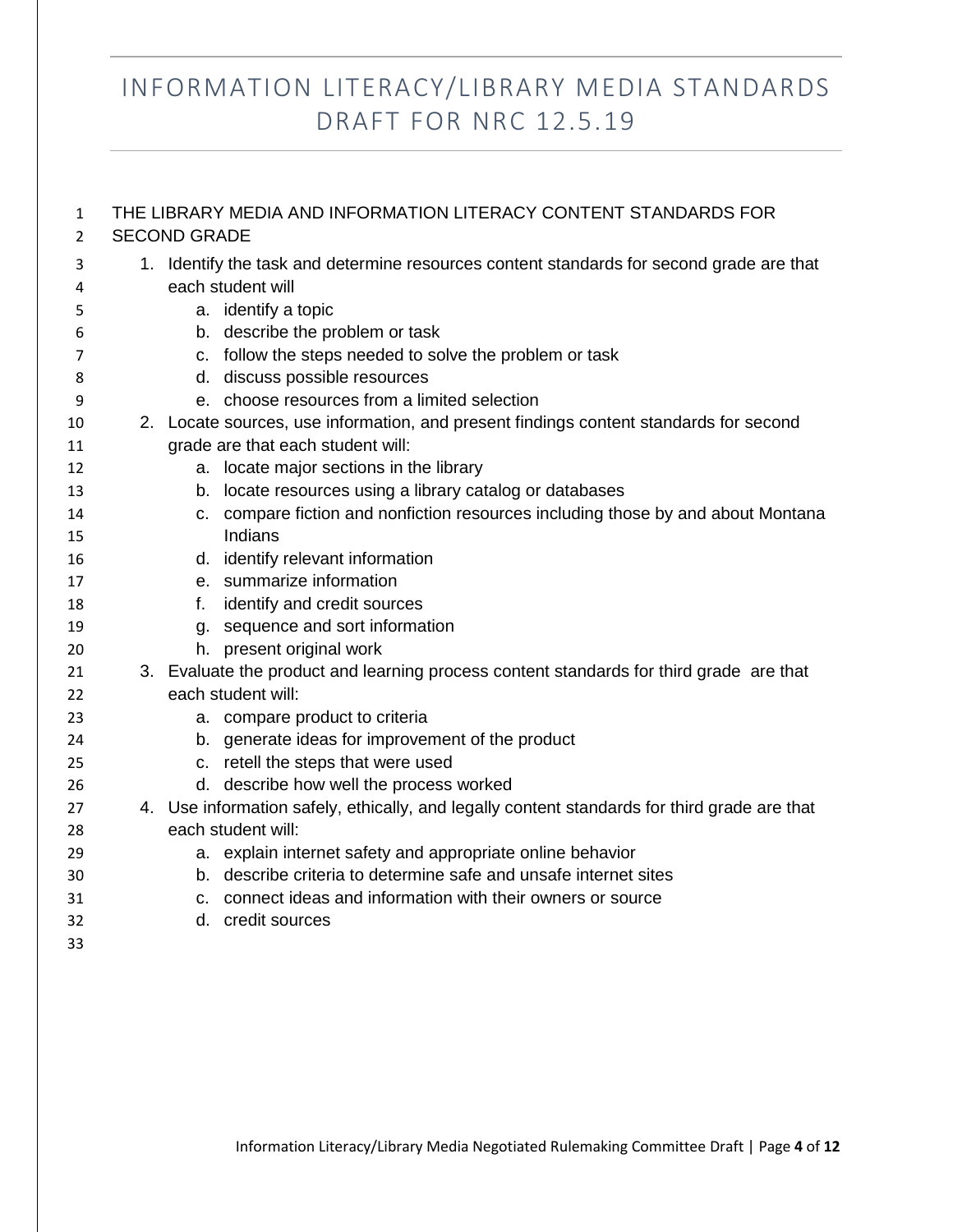| $\mathbf{1}$<br>$\overline{2}$ | <b>THIRD GRADE</b> | THE LIBRARY MEDIA AND INFORMATION LITERACY CONTENT STANDARDS FOR                             |
|--------------------------------|--------------------|----------------------------------------------------------------------------------------------|
|                                |                    |                                                                                              |
| 3                              |                    | 1. Identify the task and determine resources content standards for third grade are that each |
| 4                              | student will:      |                                                                                              |
| 5                              |                    | a. identify a topic                                                                          |
| 6                              |                    | b. describe the problem or task                                                              |
| 7                              |                    | c. follow the steps needed to solve the problem or task                                      |
| 8                              |                    | d. discuss and identify possible resources                                                   |
| 9                              |                    | e. determine relevant resources to solve the problem or task                                 |
| 10                             |                    | 2. Locate sources, use information, and present findings content standards for third grade   |
| 11                             |                    | are that each student will:                                                                  |
| 12                             |                    | a. locate resources using search techniques                                                  |
| 13                             |                    | b. locate resources using a library catalog or database                                      |
| 14                             |                    | c. evaluate resources for relevance, appropriateness, detail, currency, authority,           |
| 15                             |                    | and bias including those by and about Montana Indians                                        |
| 16                             |                    | d. locate index, table of contents, and glossary                                             |
| 17                             |                    | e. recognize and utilize context clues to locate information                                 |
| 18                             | f.                 | identify relevant information                                                                |
| 19                             |                    | g. summarize information                                                                     |
| 20                             |                    | h. cite sources                                                                              |
| 21                             | i.                 | organize information                                                                         |
| 22                             | İ.                 | present original work                                                                        |
| 23                             |                    | 3. Evaluate learning products and learning process content standards for third grade are     |
| 24                             |                    | that each student will:                                                                      |
| 25                             |                    | a. compare product to criteria                                                               |
| 26                             |                    | b. generate ideas for improvement of the product                                             |
| 27                             |                    | c. summarize the steps of the process                                                        |
| 28                             |                    | d. describe how well the process worked                                                      |
| 29                             |                    | 4. Use information safely, ethically, and legally content standards for third grade are that |
| 30                             |                    | each student will:                                                                           |
| 31                             |                    | a. practice internet safety and appropriate online behavior                                  |
| 32                             |                    | b. use criteria to determine safe and unsafe internet sites                                  |
| 33                             |                    | c. connect ideas and information with their owners or source                                 |
| 34                             |                    | d. credit sources                                                                            |
| 35                             |                    |                                                                                              |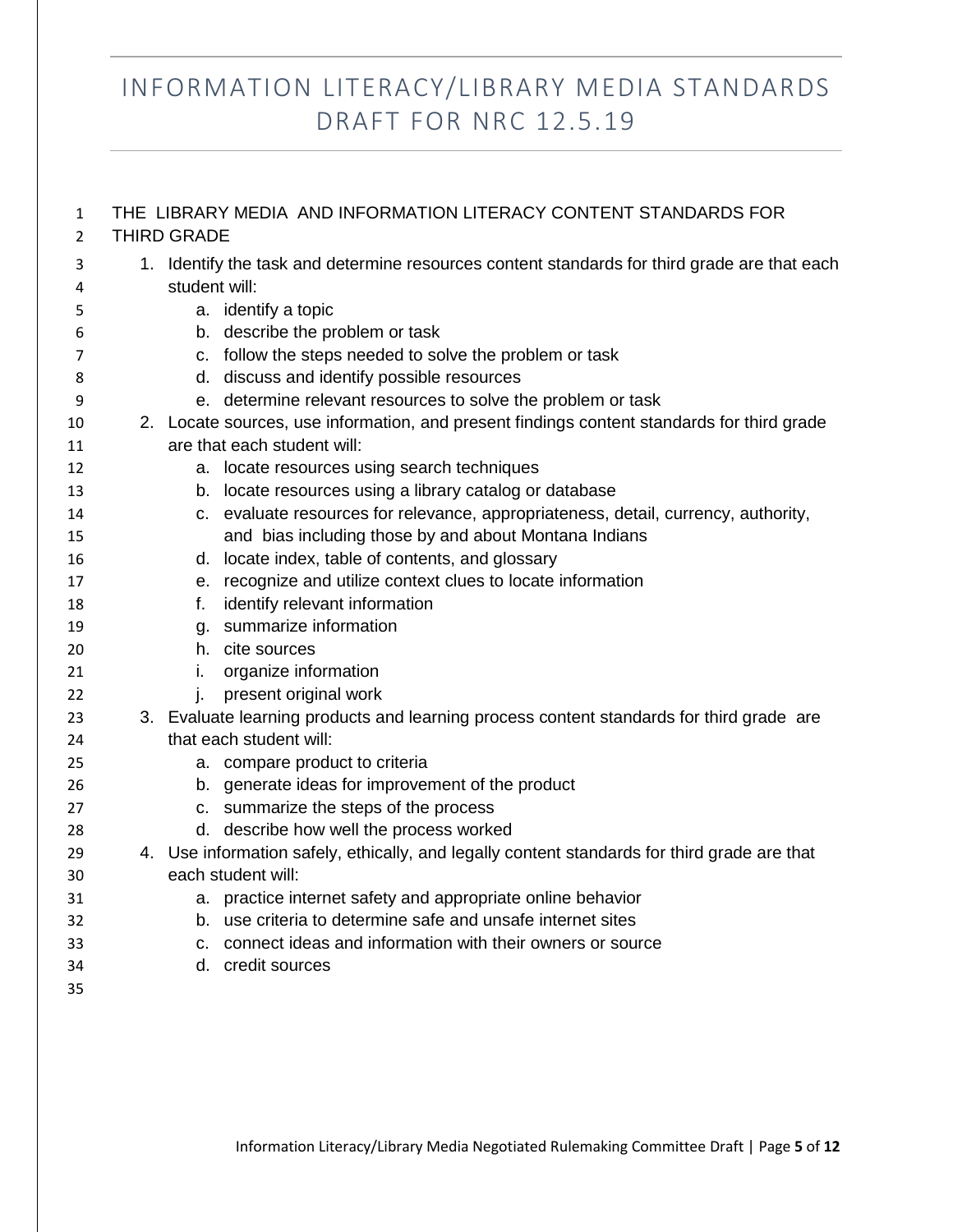| 1  |    | THE LIBRARY MEDIA AND INFORMATION LITERACY STANDARDS FOR FOURTH GRADE                         |
|----|----|-----------------------------------------------------------------------------------------------|
| 2  |    | 1. Identify the task and determine resources content standards for fourth grade are that      |
| 3  |    | each student will:                                                                            |
| 4  |    | a. identify the topic                                                                         |
| 5  |    | b. define a problem or task in their own words                                                |
| 6  |    | c. determine questions and steps needed to solve the problem or task                          |
| 7  |    | d. identify possible resources                                                                |
| 8  |    | e. determine relevant resources to solve the problem or task                                  |
| 9  |    | 2. Locate sources, use information, and present findings content standards for fourth grade   |
| 10 |    | are that each student will:                                                                   |
| 11 |    | a. locate resources using search techniques                                                   |
| 12 |    | b. locate resources using a library catalog or database                                       |
| 13 |    | c. evaluate resources for relevance, appropriateness, detail, currency, authority,            |
| 14 |    | and bias including those by and about Montana Indians                                         |
| 15 |    | d. use index, table of contents, or glossary to locate information within a resource          |
| 16 |    | e. recognize and utilize context clues to locate information                                  |
| 17 | f. | identify relevant information                                                                 |
| 18 |    | g. summarize information                                                                      |
| 19 |    | h. cite sources                                                                               |
| 20 | İ. | organize and refine relevant information                                                      |
| 21 | i. | design and present original work                                                              |
| 22 |    | 3. Evaluate learning products and learning process content standards for fourth grade are     |
| 23 |    | that each student will:                                                                       |
| 24 |    | a. compare product to criteria                                                                |
| 25 |    | b. generate ideas for improvement of the product                                              |
| 26 |    | c. summarize the steps of the process                                                         |
| 27 |    | d. describe how well the process worked                                                       |
| 28 |    | 4. Use information safely, ethically, and legally content standards for fourth grade are that |
| 29 |    | each student will:                                                                            |
| 30 |    | a. practice internet safety and appropriate online behavior                                   |
| 31 |    | b. use criteria to determine safe and unsafe internet sites                                   |
| 32 |    | c. connect ideas and information with their owners or source                                  |
| 33 |    | d. credit sources by following copyright and fair use guidelines                              |
| 34 |    | e. recognize plagiarism                                                                       |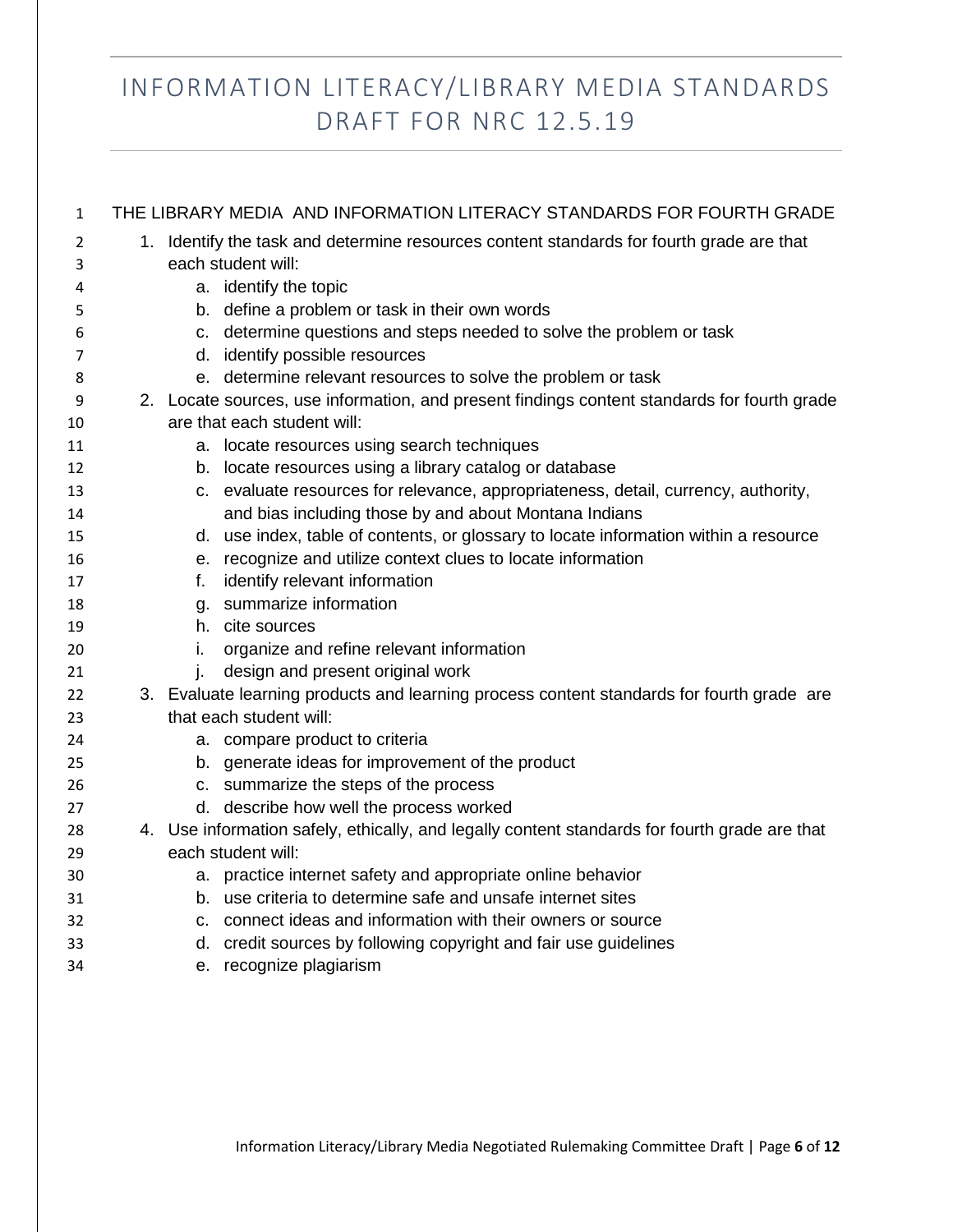| $\mathbf{1}$ |                                                                                              |                                                                                              | THE LIBRARY MEDIA AND INFORMATION LITERACY STANDARDS FOR FIFTH GRADE                                                                       |  |  |
|--------------|----------------------------------------------------------------------------------------------|----------------------------------------------------------------------------------------------|--------------------------------------------------------------------------------------------------------------------------------------------|--|--|
| 2            | 1. Identify the task and determine resources content standards for fifth grade are that each |                                                                                              |                                                                                                                                            |  |  |
| 3            |                                                                                              | student will:                                                                                |                                                                                                                                            |  |  |
| 4            |                                                                                              |                                                                                              | a. identify topic-related keywords                                                                                                         |  |  |
| 5            |                                                                                              |                                                                                              | b. summarize task to broaden or narrow topic                                                                                               |  |  |
| 6            |                                                                                              |                                                                                              | c. identify questions and steps needed to solve a problem or task                                                                          |  |  |
| 7            |                                                                                              |                                                                                              | d. identify possible resources                                                                                                             |  |  |
| 8            |                                                                                              |                                                                                              | e. determine relevant resources to solve the problem or task                                                                               |  |  |
| 9            |                                                                                              |                                                                                              | 2. Locate sources, use information, and present findings content standards for fifth grade                                                 |  |  |
| 10           |                                                                                              |                                                                                              | are that each student will:                                                                                                                |  |  |
| 11           |                                                                                              |                                                                                              | a. locate resources using advanced search techniques                                                                                       |  |  |
| 12           |                                                                                              |                                                                                              | b. use search techniques to locate resources                                                                                               |  |  |
| 13           |                                                                                              |                                                                                              | c. identify point of view in resources                                                                                                     |  |  |
| 14           |                                                                                              |                                                                                              | d. evaluate resources for relevance, currency, and authority, including those by and                                                       |  |  |
| 15           |                                                                                              |                                                                                              | about Montana Indians                                                                                                                      |  |  |
| 16           |                                                                                              |                                                                                              | e. use index, table of contents, or glossary to locate information within a resource                                                       |  |  |
| 17           |                                                                                              | f.                                                                                           | identify topic keywords                                                                                                                    |  |  |
| 18           |                                                                                              |                                                                                              | g. record location of information within resources                                                                                         |  |  |
| 19           |                                                                                              |                                                                                              | h. locate and summarize relevant information                                                                                               |  |  |
| 20           |                                                                                              | L.                                                                                           | cite each source                                                                                                                           |  |  |
| 21           |                                                                                              | ı.                                                                                           | use a note taking method to record relevant information                                                                                    |  |  |
| 22           |                                                                                              | k.                                                                                           | design and present original work that meets task criteria                                                                                  |  |  |
| 23           |                                                                                              | 3. Evaluate the product and learning process content standards for fifth grade are that each |                                                                                                                                            |  |  |
| 24           |                                                                                              | student will:                                                                                |                                                                                                                                            |  |  |
| 25           |                                                                                              |                                                                                              | a. identify product's strengths and weaknesses according to task criteria                                                                  |  |  |
| 26           |                                                                                              |                                                                                              | b. critique final product                                                                                                                  |  |  |
| 27           |                                                                                              |                                                                                              | c. identify areas for improvement of the product                                                                                           |  |  |
| 28           |                                                                                              |                                                                                              | d. summarize the steps of the process                                                                                                      |  |  |
| 29           |                                                                                              | f.                                                                                           | e. describe how well the process worked                                                                                                    |  |  |
| 30<br>31     | 4.                                                                                           |                                                                                              | identify areas for improvement in the process<br>Use information safely, ethically, and legally content standards for fifth grade are that |  |  |
| 32           |                                                                                              |                                                                                              | each student will:                                                                                                                         |  |  |
| 33           |                                                                                              |                                                                                              | a. practice internet safety and appropriate online behavior                                                                                |  |  |
| 34           |                                                                                              |                                                                                              | b. use criteria to determine safe and unsafe internet sites                                                                                |  |  |
| 35           |                                                                                              |                                                                                              | c. connect ideas and information with their owners or source                                                                               |  |  |
| 36           |                                                                                              |                                                                                              | d. credit sources by following copyright, licensing, and fair use guidelines                                                               |  |  |
| 37           |                                                                                              |                                                                                              | e. recognize plagiarism                                                                                                                    |  |  |
| 38           |                                                                                              |                                                                                              |                                                                                                                                            |  |  |
|              |                                                                                              |                                                                                              |                                                                                                                                            |  |  |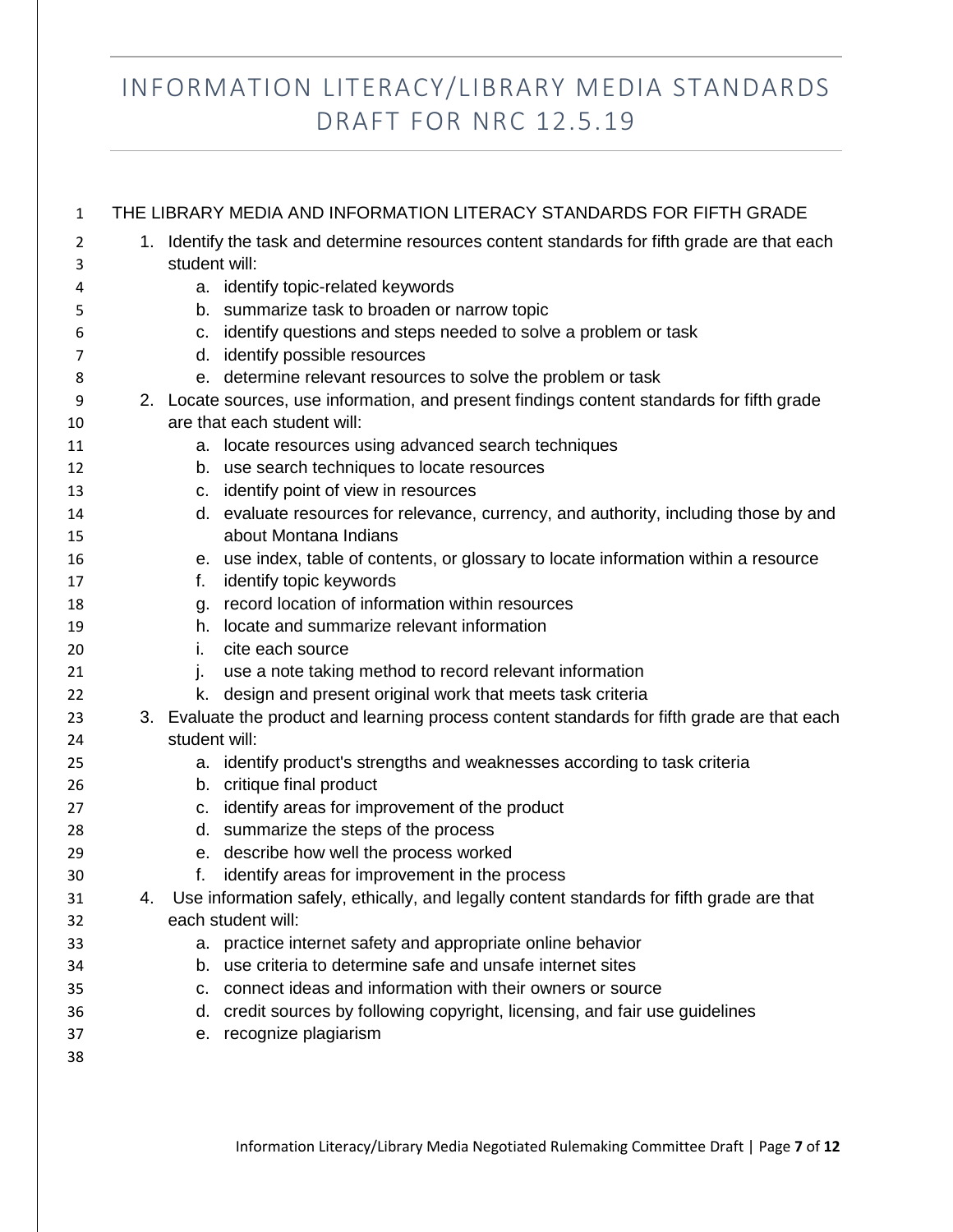| $\mathbf{1}$<br>$\overline{2}$ | THE LIBRARY MEDIA AND INFORMATION LITERACY STANDARDS FOR SIXTH THROUGH<br><b>EIGHTH GRADE</b> |    |                                                                                           |  |
|--------------------------------|-----------------------------------------------------------------------------------------------|----|-------------------------------------------------------------------------------------------|--|
| 3                              | 1. Identify the task and determine resources content standards for sixth through eighth       |    |                                                                                           |  |
| 4                              |                                                                                               |    | grade are that each student will:                                                         |  |
| 5                              |                                                                                               |    | a. identify topic-related keywords                                                        |  |
| 6                              |                                                                                               |    | b. summarize task to broaden or narrow topic                                              |  |
| 7                              |                                                                                               |    | c. define questions and steps needed to solve a problem or task                           |  |
| 8                              |                                                                                               |    | d. identify relevant resources                                                            |  |
| 9                              |                                                                                               |    | e. identify point of view in resources                                                    |  |
| 10                             |                                                                                               | f. | identify authority of resources                                                           |  |
| 11                             |                                                                                               |    | 2. Locate sources, use information, and present findings content standards for sixth      |  |
| 12                             |                                                                                               |    | through eighth grade are that each student will:                                          |  |
| 13                             |                                                                                               |    | a. locate resources using advanced search techniques                                      |  |
| 14                             |                                                                                               |    | b. identify point of view in resources                                                    |  |
| 15                             |                                                                                               |    | c. evaluate resources for relevance, currency, authority, and bias including those by     |  |
| 16                             |                                                                                               |    | and about Montana Indians                                                                 |  |
| 17                             |                                                                                               |    | d. identify keywords and keyword phrases by skimming and scanning                         |  |
| 18                             |                                                                                               |    | e. use index, table of contents, or glossary to locate information within a resource      |  |
| 19                             |                                                                                               | f. | record location of information within resources                                           |  |
| 20                             |                                                                                               |    | g. locate, summarize and paraphrase relevant information                                  |  |
| 21                             |                                                                                               |    | h. cite each source                                                                       |  |
| 22                             |                                                                                               | i. | use note taking methods to record relevant information                                    |  |
| 23                             |                                                                                               | j. | organize information                                                                      |  |
| 24                             |                                                                                               |    | k. design and present original work that meets task criteria                              |  |
| 25                             | 3. Evaluate learning products and learning process content standards for sixth through        |    |                                                                                           |  |
| 26                             |                                                                                               |    | eighth grade are that each student will:                                                  |  |
| 27                             |                                                                                               |    | a. describe product's strengths and weaknesses according to task criteria                 |  |
| 28                             |                                                                                               |    | b. critique final product                                                                 |  |
| 29                             |                                                                                               |    | c. identify areas for improvement in the product                                          |  |
| 30                             |                                                                                               |    | d. summarize the steps of the process                                                     |  |
| 31                             |                                                                                               |    | e. describe how well the process worked                                                   |  |
| 32                             |                                                                                               | f. | identify areas for improvement in the process                                             |  |
| 33                             | 4.                                                                                            |    | Use information safely, ethically, and legally content standards for sixth through eighth |  |
| 34                             |                                                                                               |    | grade are that each student will:                                                         |  |
| 35                             |                                                                                               | а. | practice internet safety and appropriate online behavior                                  |  |
| 36                             |                                                                                               | b. | use criteria to determine safe and unsafe internet sites                                  |  |
| 37                             |                                                                                               | c. | participate safely, ethically, and legally in online activities                           |  |
| 38                             |                                                                                               | d. | connect ideas and information with their owners or source                                 |  |
| 39                             |                                                                                               | е. | credit sources by following copyright, licensing, and fair use guidelines                 |  |
| 40                             |                                                                                               | f. | recognize plagiarism and its consequences                                                 |  |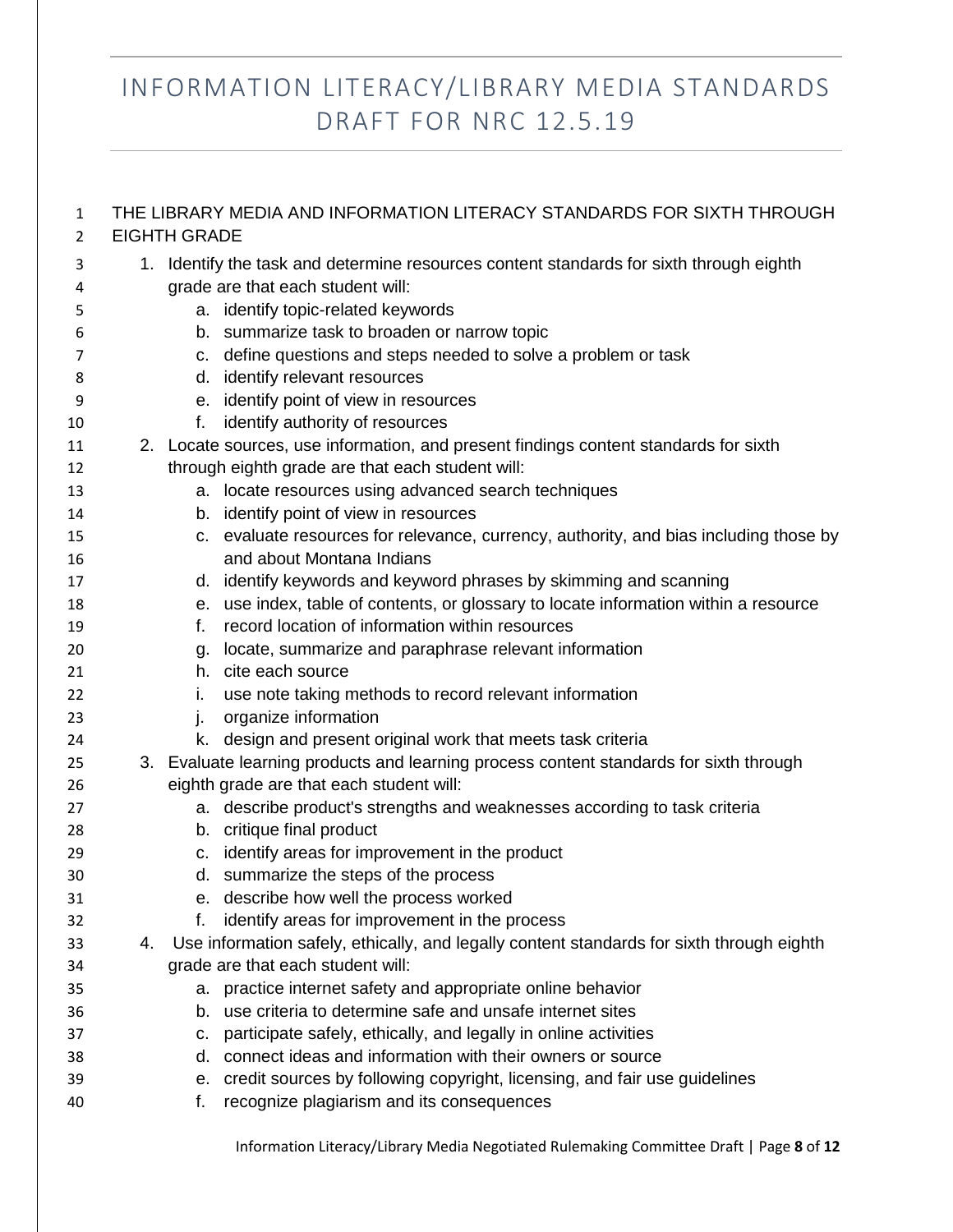| $\mathbf{1}$<br>2 |                                                                                             |    | THE LIBRARY MEDIA AND INFORMATION LITERACY STANDARDS FOR NINTH<br><b>THROUGH TWELFTH GRADE</b> |
|-------------------|---------------------------------------------------------------------------------------------|----|------------------------------------------------------------------------------------------------|
| 3                 | Identify the task and determine resources content standards for ninth through twelfth<br>1. |    |                                                                                                |
| 4                 | grade are that each student will:                                                           |    |                                                                                                |
| 5                 |                                                                                             |    | a. identify topic-specific keywords                                                            |
| 6                 |                                                                                             |    | b. assess whether the topic is too narrow or broad and adjust accordingly                      |
| 7                 |                                                                                             |    | c. interpret prior and background knowledge                                                    |
| 8                 |                                                                                             |    | d. develop and refine a range of questions to solve the problem or task                        |
| 9                 |                                                                                             |    | e. Propose relevant resources                                                                  |
| 10                |                                                                                             | f. | identify point of view in resources                                                            |
| 11                |                                                                                             |    | g. identify authority of resources                                                             |
| 12                |                                                                                             |    | h. identify primary and secondary sources                                                      |
| 13                |                                                                                             |    | 2. Locate sources, use information, and present findings content standards for ninth           |
| 14                |                                                                                             |    | through twelfth grade are that each student will:                                              |
| 15                |                                                                                             |    | a. locate resources using advanced search techniques                                           |
| 16                |                                                                                             |    | b. evaluate resources for accuracy, relevance, authority, detail, currency, and bias,          |
| 17                |                                                                                             |    | including those by and about Montana Indians                                                   |
| 18                |                                                                                             |    | c. perform advanced searches within digital resources                                          |
| 19                |                                                                                             |    | d. use keywords to locate and cross-reference information to match the task                    |
| 20                |                                                                                             |    | e. document location of information within resources                                           |
| 21                |                                                                                             | f. | read, view and listen to make inferences                                                       |
| 22                |                                                                                             | g. | summarize, paraphrase, or directly quote relevant details                                      |
| 23                |                                                                                             |    | h. cite each source                                                                            |
| 24                |                                                                                             | İ. | use note taking methods to record relevant information                                         |
| 25                |                                                                                             | ı. | organize information                                                                           |
| 26                |                                                                                             |    | k. design and present original work that meets task criteria                                   |
| 27                |                                                                                             |    | 3. Evaluate the product and learning process content standards for ninth through twelfth       |
| 28                |                                                                                             |    | grade are that each student will:                                                              |
| 29                |                                                                                             |    | a. describe product's strengths and weaknesses according to task criteria                      |
| 30                |                                                                                             |    | b. compare self- assessment to teacher and peer feedback                                       |
| 31                |                                                                                             |    | revise and edit based on feedback                                                              |
| 32                |                                                                                             |    | d. evaluate time management throughout the process                                             |
| 33                |                                                                                             |    | e. evaluate the strengths and weaknesses of the process                                        |
| 34                |                                                                                             |    | 4. Use information safely, ethically, and legally content standards for ninth through twelfth  |
| 35                |                                                                                             |    | grade are that each student will:                                                              |
| 36                |                                                                                             |    | a. practice internet safety and appropriate online behavior                                    |
| 37                |                                                                                             | b. | use criteria to determine safe and unsafe internet sites                                       |
| 38                |                                                                                             | C. | participate safely, ethically, and legally in online activities                                |
| 39                |                                                                                             | d. | connect ideas and information with their owners or source                                      |
| 40                |                                                                                             |    | e. credit sources by following copyright, licensing, and fair use guidelines                   |
| 41                |                                                                                             | f. | recognize plagiarism and its consequences                                                      |
|                   |                                                                                             |    | Information Literacy/Library Media Negotiated Rulemaking Committee Draft   Page 9 of 12        |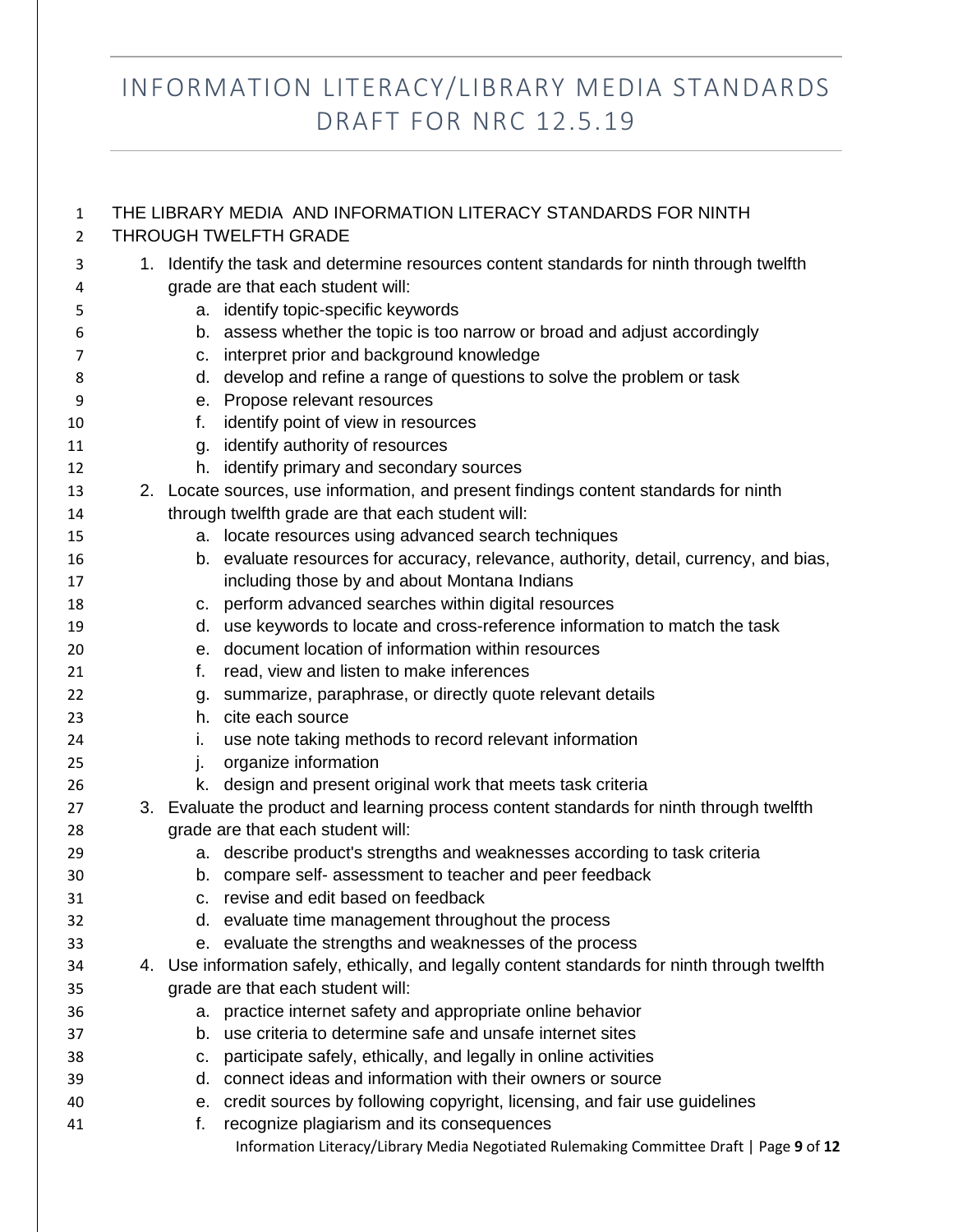#### 1 Administrative Rules of Montana Chapter 55

#### 2 LIBRARY MEDIA SERVICES, K-12 [10.55.709](http://mtrules.org/gateway/ruleno.asp?RN=10%2E55%2E709)

| <b>Current ARM</b>                                          | Recommendation | <b>Modification</b> |
|-------------------------------------------------------------|----------------|---------------------|
| (1) The school library shall be housed in a central         | keep as is     |                     |
| location, and each school shall have a licensed and         |                |                     |
| endorsed library media specialist at the following ratio:   |                |                     |
| (a) 5 FTE for schools with 126-250 students;                | keep as is     |                     |
| (b) 1 FTE for schools with 251-500 students;                | keep as is     |                     |
| (c) 1 5 FTE for schools with 501-1000 students;             | keep as is     |                     |
| (d) 2 FTE for schools with 1001-1500 students;              | keep as is     |                     |
| (e) 2 5 FTE for schools with 1501-2000 students;            | keep as is     |                     |
| (f) 3 FTE for schools with 2001 or more students            | keep as is     |                     |
| (2) Schools of fewer than 126 students shall employ or      | keep as is     |                     |
| contract with a licensed and endorsed school library        |                |                     |
| media specialist                                            |                |                     |
| (3) If a district has fewer than 126 students, the district | keep as is     |                     |
| may utilize a consortium, multidistrict agreement, or       |                |                     |
| interlocal cooperative to secure these services             |                |                     |

3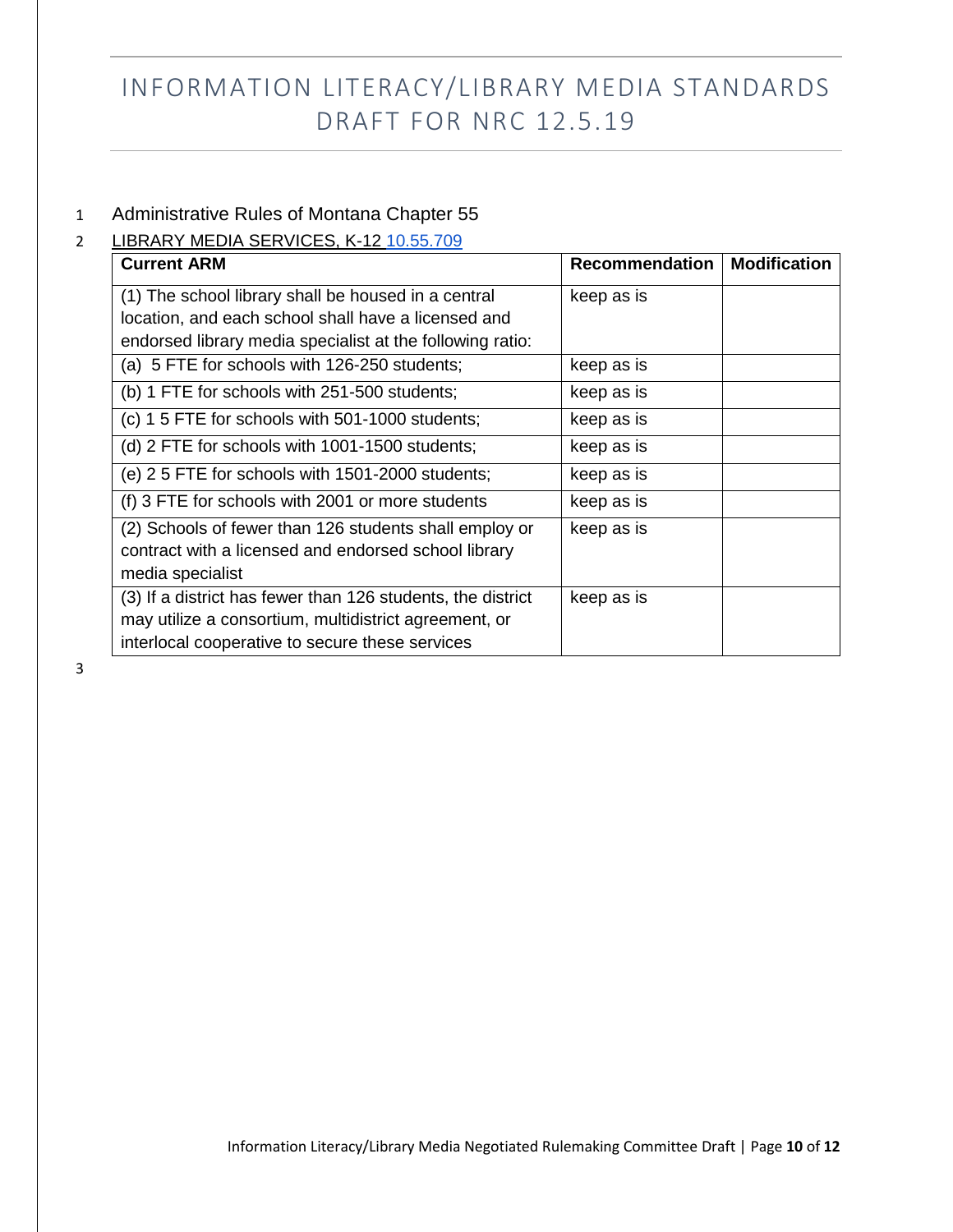#### 1 Administrative Rules of Montana Chapter 55

#### 2 LIBRARY MEDIA PROGRAM DELIVERY STANDARDS [10.55.1801](http://mtrules.org/gateway/ruleno.asp?RN=10%2E55%2E1801)

| <b>Current ARM</b>                                                                                                                                                                                                                                          | <b>Recommendation</b> | <b>Modification</b>                                                                                                                                                                                                                                                            |
|-------------------------------------------------------------------------------------------------------------------------------------------------------------------------------------------------------------------------------------------------------------|-----------------------|--------------------------------------------------------------------------------------------------------------------------------------------------------------------------------------------------------------------------------------------------------------------------------|
| (1) In general, a basic program in library media<br>shall:                                                                                                                                                                                                  |                       |                                                                                                                                                                                                                                                                                |
| (a) meet the following conditions:                                                                                                                                                                                                                          |                       |                                                                                                                                                                                                                                                                                |
| (i) establish flexible scheduling to ensure that<br>libraries respond to information needs, foster<br>intellectual curiosity, and support learning;                                                                                                         | modify                | (i) establish flexible appropriate<br>scheduling, fixed or flexible, to<br>ensure that libraries respond to<br>information needs, foster<br>intellectual curiosity, and support<br>learning;                                                                                   |
| (ii) ensure collaboration with classroom<br>teachers of all disciplines to implement content<br>area standards and to assist students in<br>engaging in the inquiry/research process;                                                                       | keep as is            |                                                                                                                                                                                                                                                                                |
| (iii) model and support the ethical use of<br>information, adherence to copyright laws, and<br>respect for intellectual property; and                                                                                                                       | keep as is            |                                                                                                                                                                                                                                                                                |
| (iv) advise the board of trustees on policy and<br>rule pertaining to:                                                                                                                                                                                      | keep as is            |                                                                                                                                                                                                                                                                                |
| (A) developing and maintaining a library<br>collection that is current, balanced, and reflects<br>authentic historical and cultural contributions of<br>Montana's American Indians and other minority<br>and ethnic groups;                                 | modify                | (A) developing and maintaining<br>a physical and digital library<br>collection that is current,<br>balanced, and reflects authentic<br>historical and cultural<br>contributions of Montana's<br>American Indians and other<br>minority and ethnic groups;                      |
| (B) engaging in comprehensive long range<br>planning to administer and manage, in a<br>secure area, the human, financial, and physical<br>resources of the library to locate, access, and<br>use on-site resources that are organized and<br>cataloged; and | modify                | (B) engageing in comprehensive<br>long range planning to<br>administer and manage, in a<br>secure area, the human,<br>financial, digital, and physical<br>resources of the library to locate,<br>access, and use on-site<br>resources that are organized<br>and cataloged; and |
| (C) implementing a viable collection<br>development policy which includes the<br>following components:                                                                                                                                                      | modify                | (C) implementing a viable<br>collection development policy<br>which includes the following<br>components:                                                                                                                                                                      |